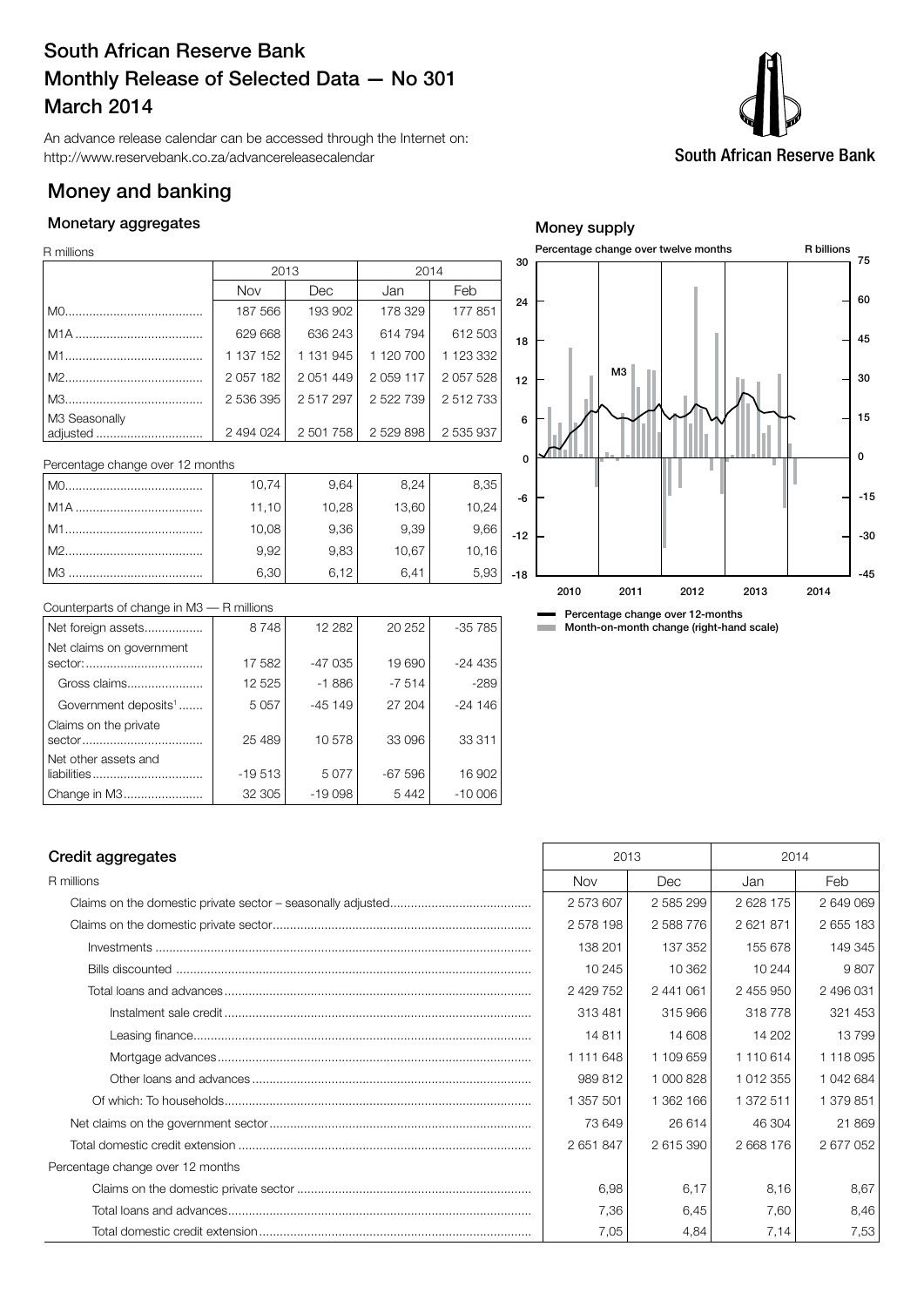| Money and banking (continued)                                                                                                                                       | 2013                  |                       | 2014                  |                       |
|---------------------------------------------------------------------------------------------------------------------------------------------------------------------|-----------------------|-----------------------|-----------------------|-----------------------|
| Banks and mutual banks (R millions)                                                                                                                                 | Nov                   | Dec                   | Jan                   | Feb                   |
|                                                                                                                                                                     | 2 667 446             | 2 681 350             | 2 651 529             | 2 668 497             |
|                                                                                                                                                                     | 102 027               | 105 020               | 115 562               | 119835                |
|                                                                                                                                                                     | 2 769 473             | 2786371               | 2 767 091             | 2 788 331             |
|                                                                                                                                                                     | 95 784                | 92 712                | 95 186                | 100 117               |
|                                                                                                                                                                     | 3 205 565             | 3 222 144             | 3 241 312             | 3 2 5 4 8 5 6         |
|                                                                                                                                                                     | 295 087               | 306 264               | 307 863               | 308 413               |
|                                                                                                                                                                     | 69 499                | 66 595                | 70 161                | 68 709                |
|                                                                                                                                                                     | 170 621               | 169 970               | 168 066               | 168 884               |
|                                                                                                                                                                     | 178                   | 124                   | 173                   | 73                    |
|                                                                                                                                                                     | 14 005                | 14 7 7 7              | 14 916                | 14 394                |
|                                                                                                                                                                     | 2 395 158             | 2 405 916             | 2 420 540             | 2 459 377             |
| Total deposits, loans and advances ……………………………………………………………………………………                                                                                                 | 2 926 639             | 2 936 331             | 2 980 981             | 2 993 645             |
|                                                                                                                                                                     | 47 765                | 48 186                | 48 313                | 51 322                |
|                                                                                                                                                                     | 115 182               | 114 851               | 107 121               | 103 500               |
|                                                                                                                                                                     | 682 361               | 688 333               | 779 348               | 715 892               |
|                                                                                                                                                                     | $\Omega$              | $\Omega$              | $\Omega$              | $\Omega$              |
|                                                                                                                                                                     | 3 809 990             | 3838910               | 3 986 547             | 3 920 529             |
| <b>Banks (R millions)</b>                                                                                                                                           |                       |                       |                       |                       |
|                                                                                                                                                                     | 163885                | 164 729               | 167819                |                       |
|                                                                                                                                                                     | 320 374               | 325 800               | 316 490               |                       |
|                                                                                                                                                                     | 18859                 | 20 857                | 18 108                | 16910                 |
| Land Bank (R millions)                                                                                                                                              |                       |                       |                       |                       |
|                                                                                                                                                                     | 18 595                | 19 036                | 19 24 2               | 19 903                |
|                                                                                                                                                                     | 31 051                | 31 794                | 32 140                | 33 314                |
|                                                                                                                                                                     |                       |                       |                       |                       |
| International economic data                                                                                                                                         | 2013                  |                       | 2014                  |                       |
| Changes in gold and other foreign reserves (R millions)                                                                                                             | Nov                   | Dec                   | Jan                   | Feb                   |
|                                                                                                                                                                     | 7911                  | 16 709                | 36 456                | $-19553$              |
|                                                                                                                                                                     | 0                     | $\Omega$              | 0                     | 0                     |
|                                                                                                                                                                     | 59                    | 3 2 3 1               | $-851$                | 2085                  |
| Gross reserves of the SA Reserve Bank and open position in foreign<br>currency (US\$m)                                                                              |                       |                       |                       |                       |
|                                                                                                                                                                     | 49 348                | 49 587                | 49 350                | 50 137                |
|                                                                                                                                                                     | 45 430                | 45 479                | 44 918                | 45 337                |
| Net average daily turnover on the SA Foreign-exchange market (US\$m)                                                                                                |                       |                       |                       |                       |
|                                                                                                                                                                     | 3 1 5 8               | 3 1 2 3               | 3 2 1 2               | 3612                  |
|                                                                                                                                                                     | 1 1 9 7               | 1 270                 | 1 1 8 0               | 1417                  |
|                                                                                                                                                                     | 14 188                | 11 464                | 13729                 | 16 057                |
|                                                                                                                                                                     | 4686                  | 3573                  | 4 3 9 0               | 5071                  |
|                                                                                                                                                                     | 23 2 29               | 19 430                | 22 510                | 26 157                |
| Exchange rates (averages)                                                                                                                                           |                       |                       |                       |                       |
|                                                                                                                                                                     |                       |                       |                       |                       |
| Effective exchange rate against the most important currencies (Index: 2000=100) <sup>16</sup><br>Real effective exchange rate against the most important currencies | 53,82                 | 52,74                 | 50,42                 | 49,77                 |
|                                                                                                                                                                     | 90,82                 | 89,14                 | 86,23                 |                       |
|                                                                                                                                                                     | 10,2000               | 10,3675               | 10,8722               | 10,9848               |
|                                                                                                                                                                     | 16,4211               | 16,9914               | 17,9038               | 18,1846               |
|                                                                                                                                                                     | 13,7662               | 14,2041               | 14,8177               | 14,9999               |
|                                                                                                                                                                     | 0,1020                | 0,1002                | 0,1046                | 0,1077                |
| Average daily fixing price of gold per fine ounce                                                                                                                   |                       |                       |                       |                       |
|                                                                                                                                                                     |                       |                       |                       |                       |
|                                                                                                                                                                     |                       |                       |                       |                       |
|                                                                                                                                                                     | 13 030,19<br>1 276,62 | 12 683,89<br>1 222,31 | 13 545,56<br>1 243,93 | 14 255,49<br>1 299,84 |

2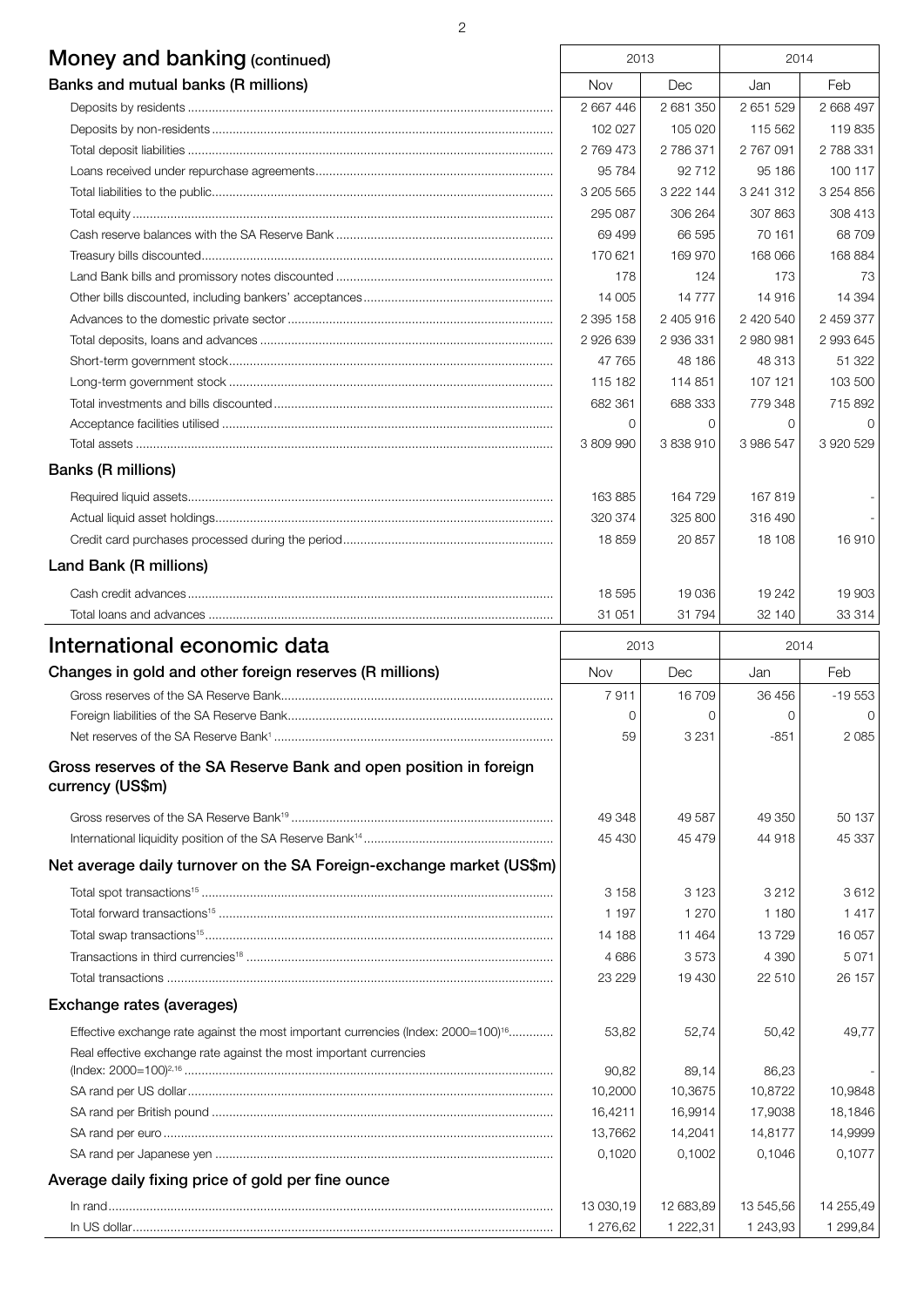| Capital market                                             | 2013       |            | 2014       |            |
|------------------------------------------------------------|------------|------------|------------|------------|
| Share market <sup>3</sup>                                  | Nov        | Dec        | Jan        | Feb        |
|                                                            | 323 064    | 238 293    | 325 345    | 335 732    |
|                                                            | 5 3 8 1    | 3805       | 5 0 9 9    | 5 1 0 2    |
|                                                            | 257        | 252        | 264        | 264        |
|                                                            | 2,2        | 2,2        | 2,1        | 2,2        |
| Non-resident transactions <sup>3</sup> (R millions)        |            |            |            |            |
|                                                            | $-17086$   | $-2369$    | $-5636$    | 5 5 5 3    |
|                                                            | $-16843$   | $-4188$    | $-24928$   | $-1247$    |
|                                                            | -33 928    | $-6557$    | $-30564$   | 4 3 0 7    |
| <b>Fixed-interest securities market</b>                    |            |            |            |            |
|                                                            | 20 634     | 12 951     | $-6069$    |            |
|                                                            | 1785085    | 1 057 024  | 1 668 912  | 1 616 508  |
|                                                            | 1889058    | 1 093 305  | 1725625    | 1 660 422  |
|                                                            | 34 573     | 24 305     | 34 386     | 34 988     |
|                                                            | 8,2        | 8,3        | 8,5        | 8,7        |
| Equity derivative market $-$ futures <sup>3</sup>          |            |            |            |            |
|                                                            | 216310     | 228 388    | 266 505    | 297 107    |
|                                                            | 10 606 207 | 27 988 467 | 10 314 189 | 8 457 846  |
|                                                            | 302 847    | 638 209    | 367 030    | 395 214    |
|                                                            | 17 587 886 | 13 839 186 | 12 928 181 | 14 692 339 |
| National government finance                                | 2013       |            | 2014       |            |
| Statement of national revenue, expenditure and borrowing   | Nov        | Dec        | Jan        | Feb        |
|                                                            | 62 661     | 117841     | 54 515     | 93 675     |
|                                                            | 89 338     | 87 755     | 79 369     | 80 877     |
|                                                            | $-26677$   | 30 087     | $-24854$   | 12798      |
|                                                            | $-195$     | 0          | 0          | -34        |
|                                                            | $-62$      | 0          | $-260$     | $-26$      |
|                                                            | 334        | 81         | 96         | 79         |
|                                                            | $-26600$   | 30 168     | $-25017$   | 12816      |
| National government financing of net borrowing requirement |            |            |            |            |
|                                                            | 4 0 4 1    | 10 680     | $-11945$   | 1 655      |
|                                                            | 15 997     | 12 735     | $-7667$    | 13 557     |
|                                                            | -97        | 0          | $-343$     | -28        |
|                                                            | $-1084$    | $-1523$    | $-699$     | $-429$     |
|                                                            | 7743       | $-52060$   | 45 672     | $-27571$   |
|                                                            | 26 600     | $-30168$   | 25 017     | $-12816$   |
| <b>Economic indicators</b> (seasonally adjusted)           | 2013       |            | 2014       |            |
| <b>Sales</b>                                               | Nov        | Dec        | Jan        | Feb        |

| ECONOMIC INQUIDICATORS (Seasonally adjusted) | 2UU        |       | 2014  |       |
|----------------------------------------------|------------|-------|-------|-------|
| <b>Sales</b>                                 | <b>Nov</b> | Dec   | Jan   | Feb   |
|                                              | 110.3      | 121.0 | 112,6 |       |
|                                              | 109.6      | 108.6 | 111.7 |       |
|                                              | 104.5      | 105.6 | 106.5 |       |
|                                              | 128.1      | 128.5 | 127,8 | 124,0 |
|                                              | 123,5      | 121.2 | 131,2 | 128,6 |
|                                              | 126.7      | 126.2 | 128.8 | 125.5 |
| Volume of production <sup>10</sup>           |            |       |       |       |
|                                              | 86.6       | 81.6  | 80.2  |       |
|                                              | 104.2      | 109.9 | 108.6 |       |
|                                              | 108.1      | 109.2 | 108.6 |       |
| Composite business cycle indicators          |            |       |       |       |
|                                              | 100.3      | 99.9  | 100.2 |       |
|                                              | 117.7      | 118.1 |       |       |
|                                              | 104.4      | 103,2 | ۰     |       |

1 Increase -, decrease +.<br>2 Preliminary figures.<br>3 Source: JSE Limited.

2 Preliminary figures. 3 Source: JSE Limited.

4 Net cash receipts after repayment of redemptions. Internal funds excluded.<br>5 Monthly average.<br>6 Actual number as at the last business day of the particular month.<br>7 Seasonally adjusted at an annual rate.

5 Monthly average. 6 Actual number as at the last business day of the particular month.

7 Seasonally adjusted at an annual rate. 8 Deficit -, surplus +.

9 Excluding discount. 10 Source: Statistics South Africa.

11 Source: National Association of Automobile Manufacturers of SA. 12 Valuation adjustments transaction measures the relevant flow, after allowing for price changes due to exchange rate and gold.

13 Measures the relevant transaction flow after allowing for valuation adjustments due to exchange and gold price changes. 14 Up to end February 2004 referred to as the "Net open position in foreign currency of the Reserve Bank".

15 Transactions against the Rand.<br>16 Transactions against the Rand.<br>16 Tre weights of the five major currencies are in brackets: Euro (34,82), US dollar (14,88), Chinese yuan<br>1(2,49), British pound (10,71), Japanese yen (1

South African rand. 19 The gold reserves are valued at market price taken at 14:30 on each valuation date. 20 From May 2004 including RSA Government Retail Savings Bond. Including short-term loans from the CPD.

 $\overline{a}$